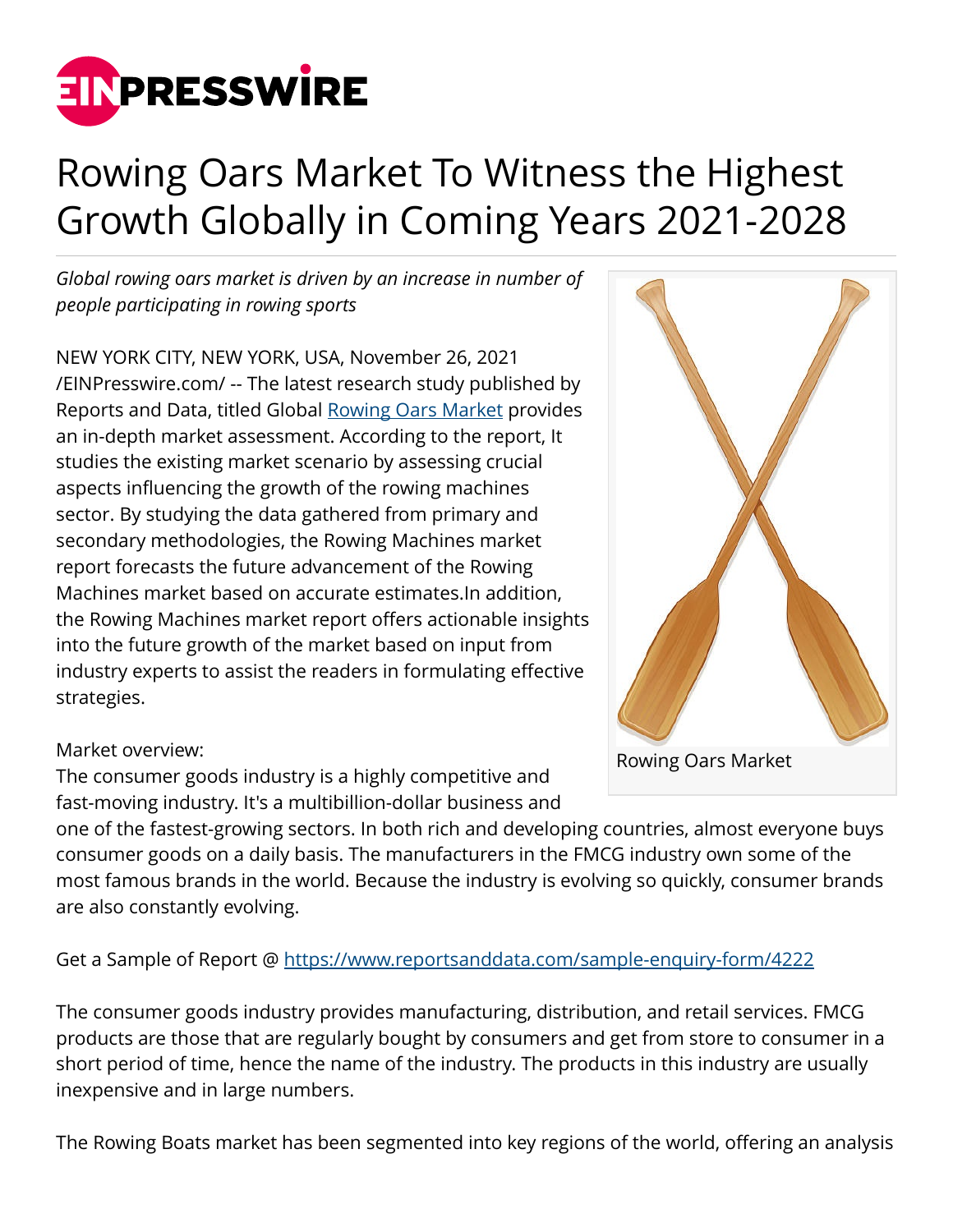of the growth rate, market share, market size, current and emerging trends, production and consumption ratio, industry chain analysis, demand and supply, import and export, sales contribution, and presence of key players in each region . The report offers a country-by-country analysis of the market to better understand the regional spread and advancement of the Rowing Machines market.

In the market segmentation by type, the report includes • Wood • Carbon Fiber • Glass Fiber

While Segmenting The Market By Application, The Report Covers The Following Uses: • Online Retail • Offline Retail

Request customization of the report @ [https://www.reportsanddata.com/request-customization](https://www.reportsanddata.com/request-customization-form/4222)[form/4222](https://www.reportsanddata.com/request-customization-form/4222)

## Market segmentation

The global rowing machine industry is also examined according to leading segments and dominant product and application segments are examined in detail. The report is intended to assist the readers to take advantage of the market growth prospect in the global rowing machines industry. It provides vital information about riders and restrictions affecting the leading segments in the global rowing machine industry.

For comprehensive reporting, the report discusses growth prospects, opportunities and challenges. The market report takes into account various key factors in the leading regions.

The major regions of the Global Rowing Machines Market depicted in the report are as follows: • North America

oDS o Canada • Europe o Germany o United Kingdom oBrance oftaly o Spain o Rest of Europe • Asia Pacific o**Thina** o Japan o Rest of Asia Pacific • Latin America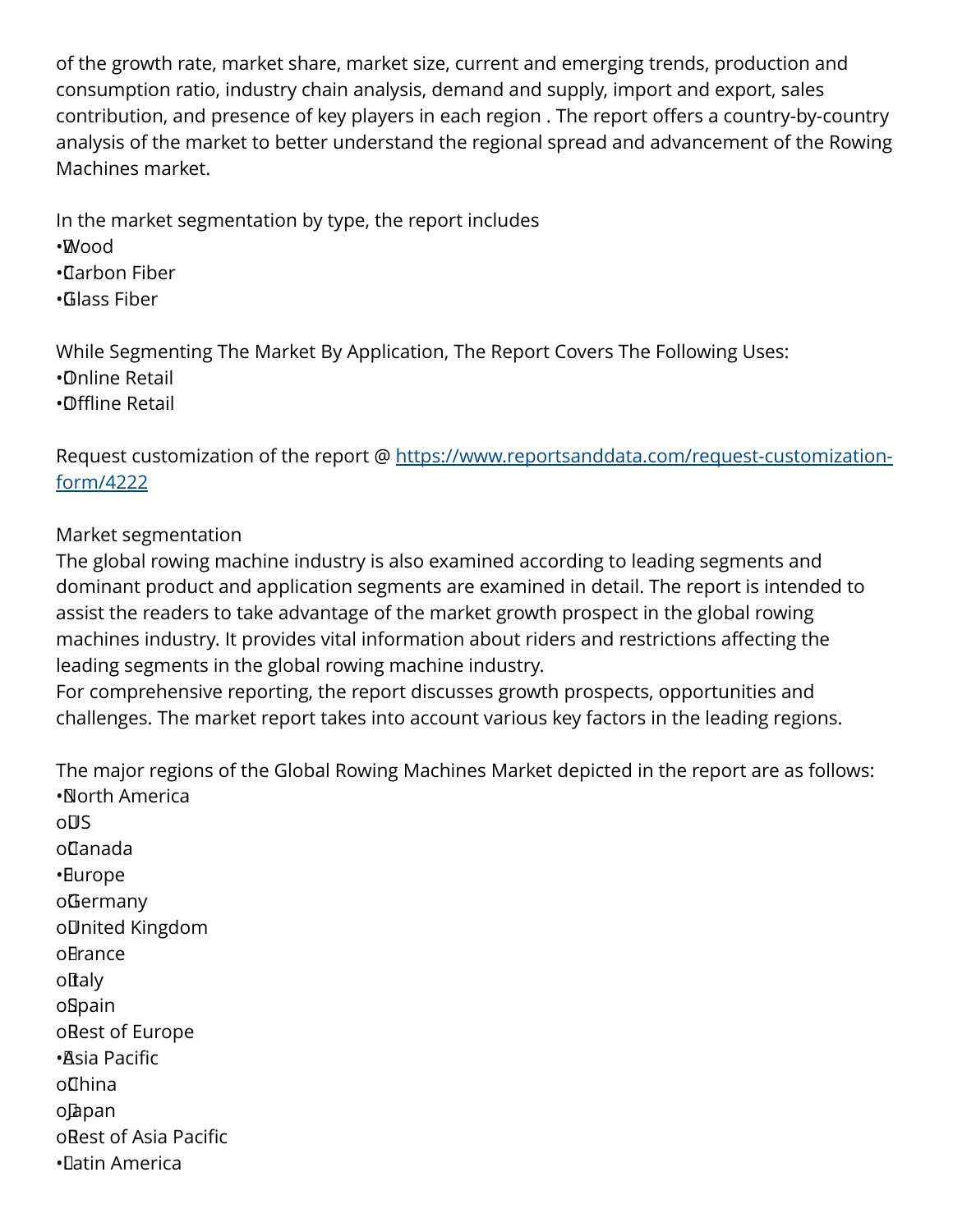o Brazil o Chile **oArgentina** o Rest of Latin America • Middle East & Africa • South Africa • Saudi Arabia • United Arab Emirates • Rest of MEA

Discount on the report :<https://www.reportsanddata.com/discount-enquiry-form/4222>

Summary of the most important points:

• Report Coverage: Includes information about the vendors, product offerings in the global Rowing Machine Market, report timeline, and the goals of the study. Additionally, this section highlights the market segments included in the report based on types, applications, end-user industries, and regions.

• Summary: It provides a comprehensive historical analysis, competitive landscape, regional analysis, CAGR, key trends, drivers, restraints, growth opportunities, risks, as well as other microand macroeconomic indicators.

• Company Profiles: This section provides comprehensive profiles of the dominant players in the rudder sector based on their value, volume, production capacity, product portfolios and other important aspects.

The Key Highlights of the Global Rowing Machines Market Report:

- • Detailed market size, structure and dynamics as well as estimated growth.
- • Evaluation of common strategies in the market.
- • In-depth analysis of recent events and technological advances.
- • Detailed market segmentation analysis.
- • Competitive landscape.

Browse More Report

Perfume Market: <https://www.reportsanddata.com/report-detail/perfume-market>

Cosmetic Serum Market: [https://www.reportsanddata.com/report-detail/cosmetic-serum](https://www.reportsanddata.com/report-detail/cosmetic-serum-market)[market](https://www.reportsanddata.com/report-detail/cosmetic-serum-market)

Chemical Protective Gloves Market: [https://www.reportsanddata.com/report-detail/chemical](https://www.reportsanddata.com/report-detail/chemical-protective-gloves-market)[protective-gloves-market](https://www.reportsanddata.com/report-detail/chemical-protective-gloves-market)

Split Air Conditioning Systems Market: [https://www.reportsanddata.com/report-detail/split-air](https://www.reportsanddata.com/report-detail/split-air-conditioning-systems-market)[conditioning-systems-market](https://www.reportsanddata.com/report-detail/split-air-conditioning-systems-market)